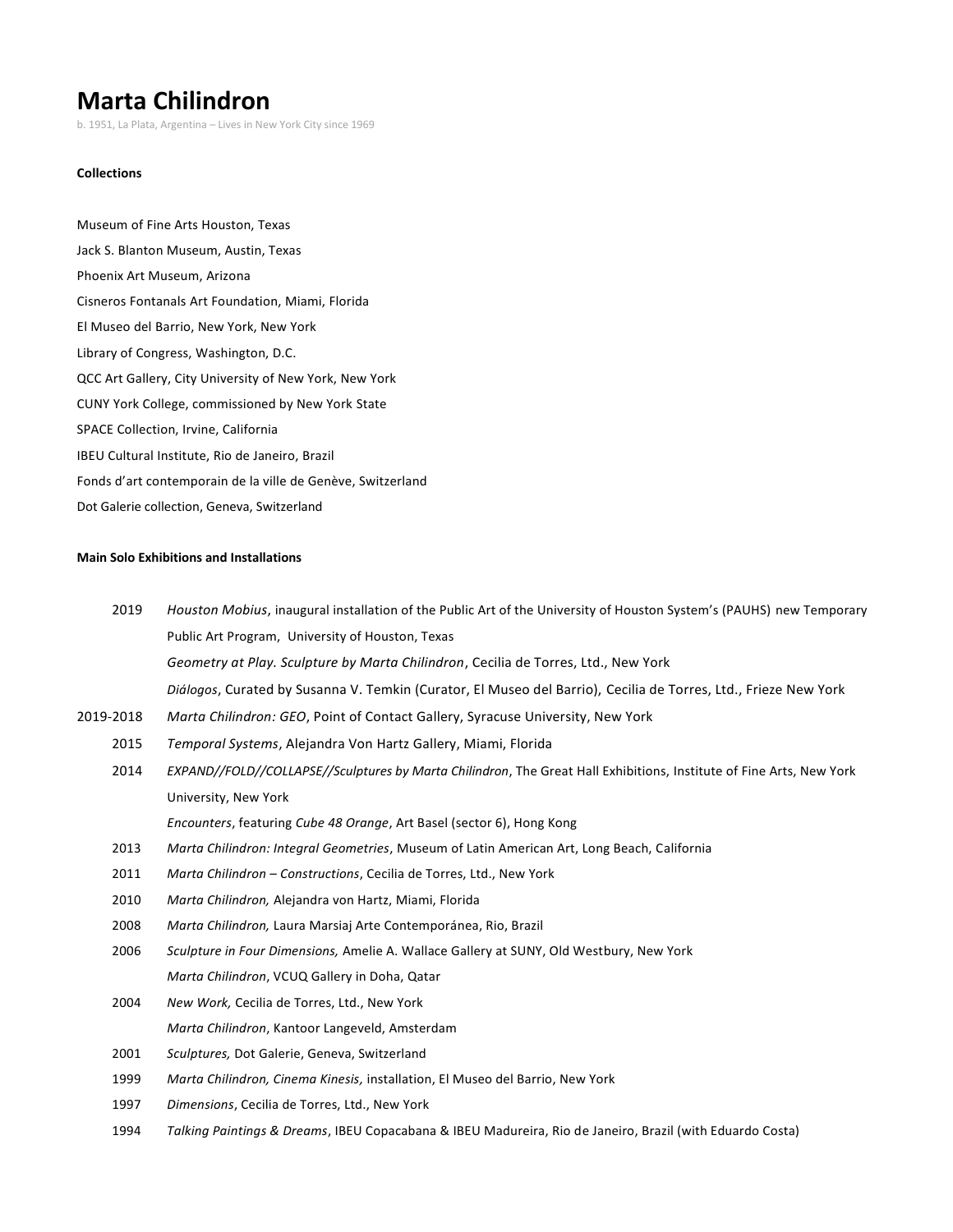- 1993 *Mag Sculptures*, Gallery B, Fairfield University, Connecticut
	- *Touched by Light*, (A Street Work), New York (with Eduardo Costa)
- 1991 *Living Sculptures*, (series of 4), different locations, downtown New York (with Eduardo Costa)
- 1987 Outdoor Installation, CUNY, QCC, Bayside, New York
- 1986 Permanent Installation, York College, CUNY, New York

# **Selected Group Exhibitions and Installations**

| 2020-2019 | Kinetic Masters and Their Legacy, Cecilia de Torres, Ltd., New York                                                 |
|-----------|---------------------------------------------------------------------------------------------------------------------|
| 2019-2018 | Latinoamérica: volver al futuro, Museo de Arte Contemporáneo de Buenos Aires, Argentina                             |
| 2018      | Queenie, Selected artworks by female artists from El Museo del Barrio's Collection, Hunter East Harlem Gallery,     |
|           | New York                                                                                                            |
| 2018-2017 | Screens: Virtual Material, DeCordova Sculpture Park and Museum, Lincoln, Massachusetts                              |
| 2017      | Uptown, Wallach Art Gallery, Columbia University, New York                                                          |
|           | Proyectos L.A., Los Angeles, California                                                                             |
|           | Expanding the Line: Sculpture, Video & Drawing, Cecilia de Torres, Ltd., New York                                   |
|           | Geometry and Movement: The Language of Color in Motion, Works by Marta Chilindron & Graciela Hasper, Curated        |
|           | by Sally Reynolds, Arts Brookfield, Houston, Texas                                                                  |
|           | Continuum, Palitz Gallery, New York                                                                                 |
| 2016-2015 | Monochrome Undone, SPACE Collection, Irvine, California                                                             |
| 2015      | Folding: Line, Space & Body, Latin American Women Artists Working Around Abstraction, Henrique Faria Fine Art,      |
|           | New York                                                                                                            |
| 2014      | Dialogues: Marta Chilindron and Graciela Hasper, Sicardi Gallery, Houston, Texas                                    |
|           | Degrees of Separation, Maddox Arts, London                                                                          |
|           | New Dialogues, Alejandra von Hartz, Miami, Florida                                                                  |
|           | Asterismos: Nuevas Visiones de la Abstracción Geométrica en el Sur, Museo de Arte de las Américas, Washington, D.C. |
| 2012      | LA to LA, Selections from Sayago & Pardon Collection, LA Art Core, Los Angeles                                      |
|           | Group Exhibition, Sicardi Gallery, Houston, Texas                                                                   |
| 2011      | Tridimensional, Alejandra von Hartz Gallery, Miami, Florida                                                         |
| 2010      | Fokus Lodz Biennale 2010, Lodz, Poland                                                                              |
|           | The Constructive Elan, Alejandra von Hartz, Miami, Florida                                                          |
|           | Marte Invite, Marte Centro Cultural, Montevideo, Uruguay                                                            |
|           | Group Show, Sicardi Gallery, Houston, Texas                                                                         |
| 2009      | The Sites of Latin America Abstraction, MOLAA, Museum of Latin American Art, Long Beach, California                 |
| 2008      | El Golem, Point of Contact, Syracuse, New York                                                                      |
| 2008      | Last Days of Summer, Alejandra von Hartz Gallery, Miami, Florida                                                    |
| 2007      | Shoot, Photographic Project (in collaboration with Anne-Laure Oberson), Athens, Greece                              |
|           | Regrouping, Sidney Mishkin Gallery, New York                                                                        |
| 2006      | In Women Veritas, Point of Contact Gallery, Syracuse, New York                                                      |
|           | Sites of Latin American Abstraction, CIFO (Cisneros Fontanal Foundation), Miami, Florida                            |
|           | Line, Plane, Volume/Sculpture: 1944-2006, Cecilia de Torres, Ltd., New York                                         |
| 2005      | Works On and Off Paper, Cecilia de Torres, Ltd., New York                                                           |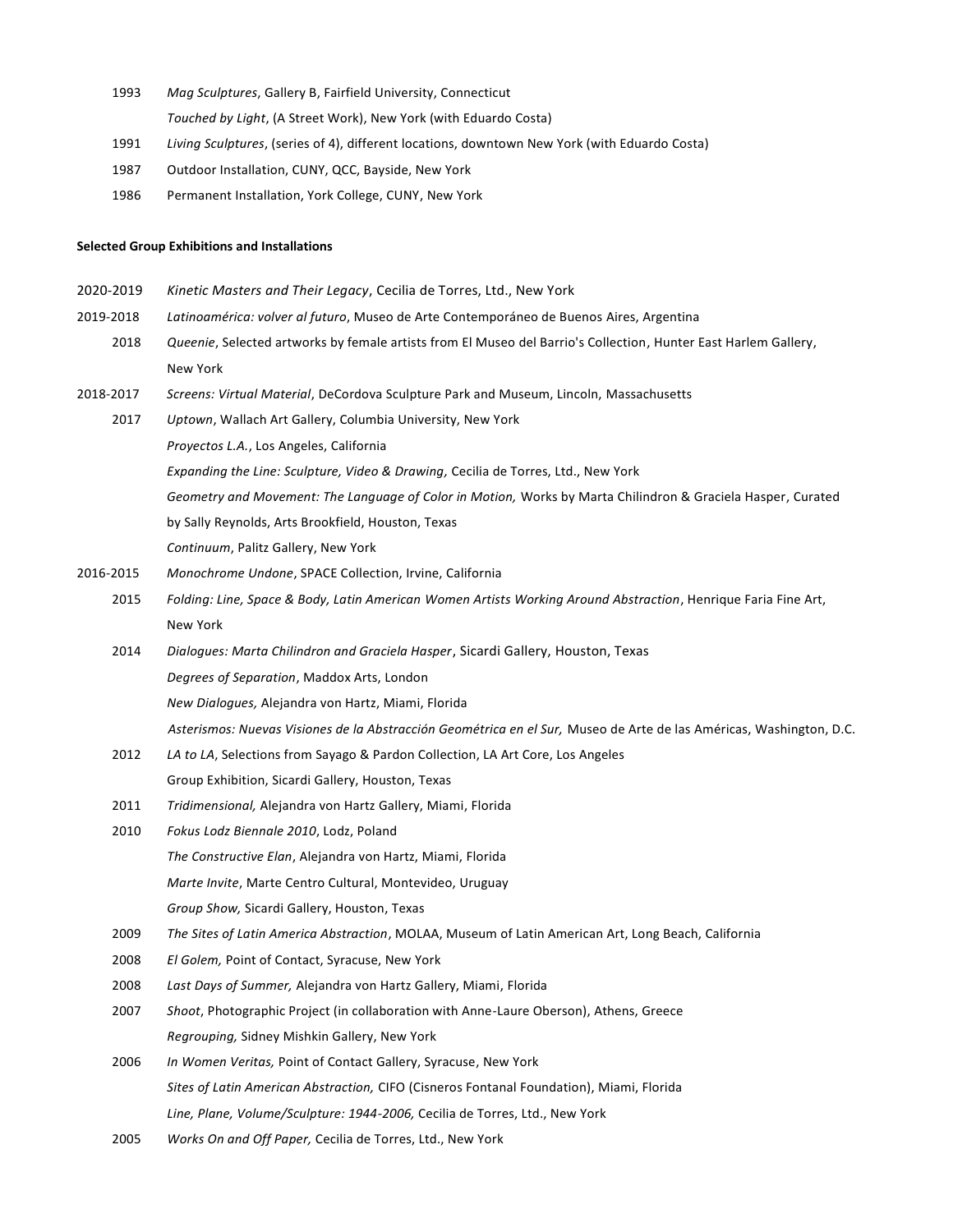*Black on White*, Elga Wimmer PCC, New York

*The Art of Point of Contact,* Everson Museum of Art, Syracuse, New York

- 2004 *Up & Coming,* Invited artist, ARCO 04, Madrid, Spain
- 2003 *The hottest art lair in the hood,* Art 831, North Miami, Florida
- 2003 *Uitnodiging*, Kapel Central, Nijmegen, The Netherlands
- 2002 *IBEU Uma Decada de Arte Contemporanea,* IBEU, Rio, Brazil *Reactions,* Exit Art, New York City
- 2001 *Five Easy Pieces,* Dot Galerie, Basel, Switzerland
- 2000 *Square Root*, Cecilia de Torres, Ltd., New York
- 1998 *Four Artists: Constructivist Roots*, Cecilia de Torres, Ltd., New York *Studio Camnitzer*, Museo de Artes Visuales, Montevideo, Uruguay *American Living*, Here Art, New York *Post Mark International*, Artspace, New Haven, Connecticut
- 1997 *Studio Camnitzer*, Museo Nacional del Grabado, Buenos Aires, Argentina *ABC*, Sidney Mishkin Gallery, Baruch College, New York
- 1996 SOHO Biennial, 8<sup>th</sup> Floor Gallery, New York
- 1995 *Portraits*, Elga Wimmer Gallery, New York *65 Years of Constructivist Wood*, Cecilia de Torres, Ltd., New York Storefront for Art and Architecture, New York 450 Broadway Gallery, New York
- 1993 *Fiesta for Life*, Cavin Morris Gallery, New York *ABC*, Sidney Mishkin Gallery, Baruch College, New York
- 1992 *The Art Mall*, The New Museum, New York *500 Años*, Centro Recoleta, Buenos Aires, Argentina
- 1991 *Dissimilar Identities*, Scott Alan Gallery, New York
- 1987 *Annual Juried Exhibition*, Queens Museum, Flushing, New York
- 1985-1984 *PS-1 Artists*, The Clocktower Gallery, New York

### **Awards**

- 2013 Pollock-Krasner Foundation, Grant 2007 Excellency in Art Award, Alumni Association of the State University of New York 2003 Civitella Ranieri Artist Residency, Umbria, Italy 2001 Anonymous Was A Woman 2000 Joan Mitchell Foundation, Inc. Award 1986 Pollock-Krasner Foundation, Grant
- 1985-1983 PS-1 Museum, National Studio Program, Artist Residency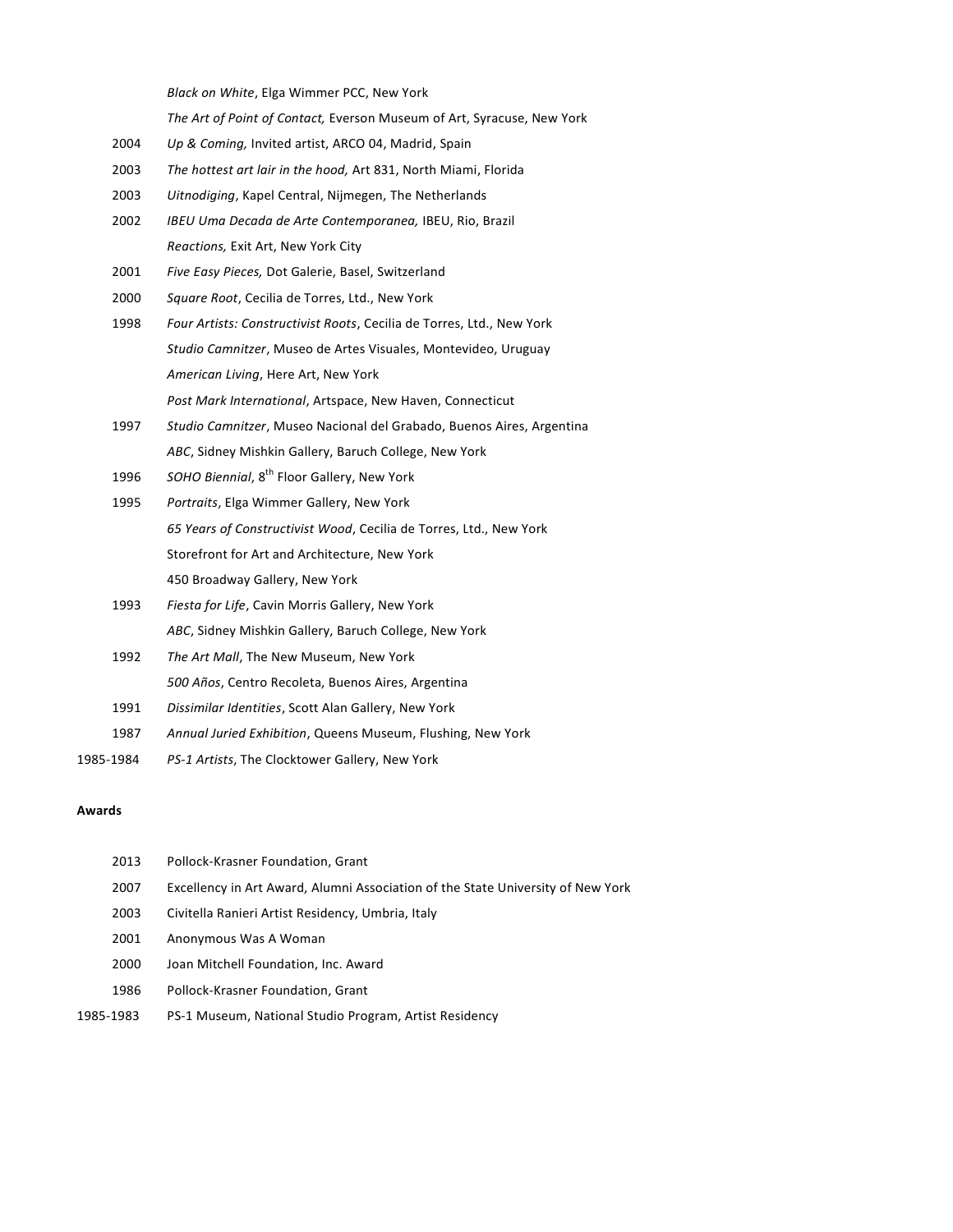### **Publications**

- 2019 Marie Rodriguez, "Rules of the Mobius," Rice Design Alliance, Oct. 16, 2019 Molly Glentzer, "UH's public art program angles for something new with *Mobius Houston*," Houston Chronicle, October 11, 2019 McKenzie Misiaszek, "*Mobius Houston* first temporary art piece in new program," The Daily Cougar, October 7, 2019 "Public Sculpture *Mobius Houston* Coming to UH," Glasstire, September 26, 2019 2017 Bertha Sichel, *14 Artistas*, Ediciones Universitarias Athenaica, Sevilla, Spain, pages. 68-72. Jason Farago, *Columbia's New Harlem Museum Opens, With Art From Its Neighbors*, The New York Times, June 1, 2017 Maximilíano Durón, *Columbia [University Starts 'Uptown' Triennial for Artists Living and Working in Upper](http://ceciliadetorres.com/pdf/press_177.pdf)  [Manhattan](http://ceciliadetorres.com/pdf/press_177.pdf)*, ArtNews, May 22, 2017 2016 Amalia Caputo, *Marta Chilindron at Alejandra Von Hartz*, ArtNexus 100/105 Gregg Perkins, *Marta Chilindron Temporal Systems*, The Miami Rail[, http://miamirail.org,](http://miamirail.org/) summer 2016 2015 Graciela Kartofel, *Marta Chilindron*, The Institute of Fine Arts, ArtNexus, 96 *Familiar Geometry*, The United States News, World Sculpture News, Autumn 2016 *Arte Latinoamericano: 20 años, 20 artistas*, Arte Al Límite, Chile *Monochrome Undone*, Abstraction in Action, Sayago and Pardon Collection exhibition publication 2014 *Exhibition review: Encounters-Art Basel Hong Kong 2014*, Art Collectors', #62, May 2014, p.11 *Artist Review: Marta Chilindron at Art Basel Hong Kong*, Art Collectors', #65, August 2014, p. 30-31 *The Importance of Work, Rest and Play,* In Pictures, The Arts Newspaper, International edition, 17-18 of May *Marta Chilindron at Institute of Fine Arts,* Exhibitions, The Lookout, Art in America, November 2014 Sarah Zabrodski, *The Infinite Forms of Marta Chilindron,* Hyperallergic, December 2, 2014 2013 Cristiano Ang, Art Fair Riding Emerging Wave, The Wall Street Journal, November 13, 2013 Elizabeth Sobieski, *Miami Medici, South Florida's Noble Art Collectors Share,* The Art Economist, Vol. 1 #6 2012 Beta Sichel, *Constructions*, Arte al Dia International, #139 Tatiana Flores, *Marta Chilindron at Cecilia de Torres*, ArtNexus, Vol. 11 #84 Robert C. Morgan, *Sculpture in New York*, World Sculpture News, Vol. 18 #1 2011 Eleanor Heartney, *Natural Geometries*, Marta Chilindron-Constructions, catalogue, Cecilia de Torres, Ltd., New York
	- 2011 *Marta Chilindron – Constructions*, catalogue, Cecilia de Torres, Ltd., New York
	- 2010 Goschka Gawlik, *Focus Lodz Biennale 2010*, 2-10-10, Kunst News, Art magazine, Vienna
	- 2008 Pedro Cuperman, *Jorge Luis Borges-The Golem*, The Point of Contact Gallery, Syracuse, New York Jenni M. Loer, *Inspired by a Myth,* The Post-Standard, New York, Oct. 27, 2008 Katherine Rushworth, W*hen Man* Becomes Maker, The Post-Standard, Nov. 9, 2008 *Placas em movimiento,* Exposiçoes, Veja Rio, June 18, 2008, p.68 Luis Camnitzer, *El Último Libro*, Museo de la Biblioteca Nacional de Madrid, Spain Deborah Cullen, *Arte ≠ Vida*, Actions by Artists of the Americas 1960-2000, El Museo del Barrio, New York 2007 Gerard McCarthy, *Marta Chilindron and Karin Waisman,* Amalie A. Wallace Gallery, SUNY, Old Westbury, Art in America, June/July 2007, No 6, P. 210

Jonathan Goodman, *Karin Waisman and Marta Chilindron,* Amalie Wallace Gallery, SUNY, Old Westbury, Sculpture Magazine, June 2007, Vol. 26 Nº 5 p.74